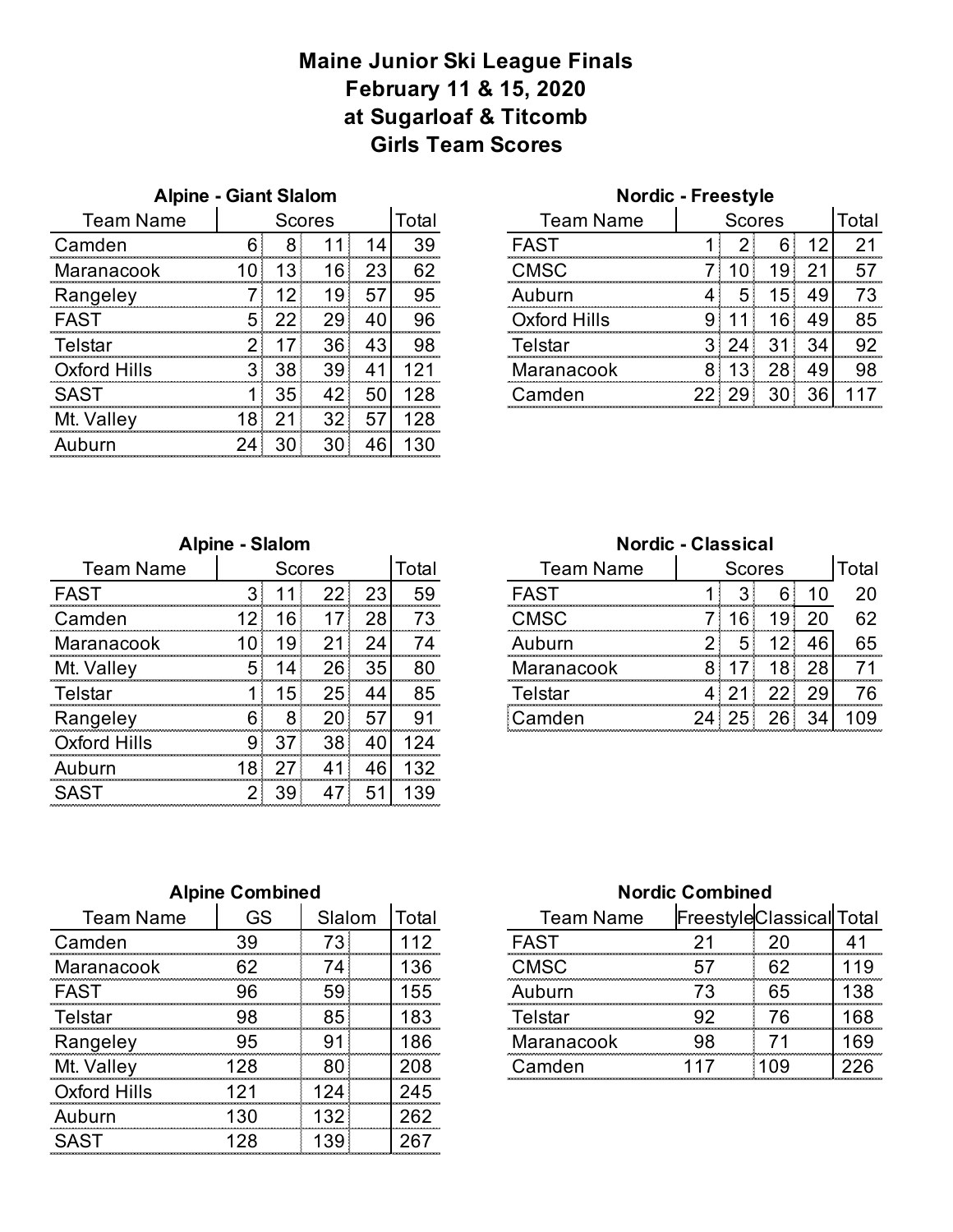# **Maine Junior Ski League Finals February 11 & 15, 2020 at Sugarloaf & Titcomb Boys Team Scores**

| <b>Alpine - Giant Slalom</b> |  |  |
|------------------------------|--|--|
|                              |  |  |

| <b>Team Name</b> |    | Scores |    |                        | otal   | Team Name    |  | Scores |   | otal |
|------------------|----|--------|----|------------------------|--------|--------------|--|--------|---|------|
| Maranacook       |    |        |    |                        | ሓ      |              |  |        |   |      |
| FAST             |    | 4      | 6، | .                      |        | FAST         |  |        |   | ר ו  |
| Telstar          |    |        |    |                        |        |              |  |        |   |      |
| Camden           |    |        | วค |                        | o,<br> | Istal        |  |        |   | 86   |
| Auburn           |    |        |    | .<br>39                | 85     | Maranacook   |  |        | . | 90   |
| Mt. Valley       |    |        | י  | <br>للمحمود والمحمودات | .<br>. | Oxford Hills |  |        |   | 95   |
| ford Hills       | 23 |        |    |                        |        | ımden        |  |        |   |      |

|  | <b>Alpine - Giant Slalom</b> |               |              |    |       |                                   | <b>Nordic - Freestyle</b> |  |                 |     |    |       |
|--|------------------------------|---------------|--------------|----|-------|-----------------------------------|---------------------------|--|-----------------|-----|----|-------|
|  |                              | <b>Scores</b> |              |    | Total | <b>Team Name</b><br><b>Scores</b> |                           |  |                 |     |    | Γotal |
|  |                              |               | ÷            |    |       |                                   | <b>CMSC</b>               |  |                 |     |    |       |
|  |                              |               | 6            |    |       |                                   | FAST                      |  |                 |     | .5 |       |
|  |                              | 5             |              |    |       |                                   | Auburn                    |  |                 | 23. | 36 |       |
|  |                              |               | 26           |    | 81    |                                   | <u>elstar</u>             |  |                 |     | 39 | 86    |
|  |                              | 6             |              | 39 | 85    |                                   | Maranacook                |  |                 |     |    | 90    |
|  |                              |               | 25           |    | 87    |                                   | Oxford Hills              |  | 18              |     | 38 | 95    |
|  |                              | 36            | $42^{\circ}$ |    |       |                                   | :amden                    |  | 32 <sub>1</sub> | 33  | 35 |       |
|  |                              |               |              |    |       | $J$ irigo                         | 26                        |  |                 |     |    |       |
|  |                              |               |              |    |       |                                   |                           |  |                 |     |    |       |

|                  | <b>Alpine - Slalom</b> |                        |     |    |    | <b>Nordic - Classical</b> |                                   |  |  |  |    |      |
|------------------|------------------------|------------------------|-----|----|----|---------------------------|-----------------------------------|--|--|--|----|------|
| <b>Team Name</b> |                        | Total<br><b>Scores</b> |     |    |    |                           | <b>Team Name</b><br><b>Scores</b> |  |  |  |    | Tota |
| <b>FAST</b>      |                        |                        |     | 6  | 38 | CMSC                      |                                   |  |  |  |    | 23   |
| Auburn           |                        | 6                      | 8   | 26 | 52 | FAST                      |                                   |  |  |  | 14 | 38.  |
| Maranacook       | О                      | 3                      | 5   | 21 | 57 |                           |                                   |  |  |  |    | 53   |
| Telstar          |                        |                        | 25. | 28 | 58 | .<br>Felstar              |                                   |  |  |  |    |      |
| Camden           |                        |                        |     | 32 | 82 |                           | Maranacook                        |  |  |  |    | 96   |
| Mt. Valley       |                        | 39                     |     | 45 | 35 | Camden                    |                                   |  |  |  |    |      |
| Oxford Hills     |                        |                        | ר ו |    |    |                           | ∩xford Hills                      |  |  |  |    |      |

| Total | <b>Team Name</b>    |     |       | <b>Scores</b>   |       | Total                    |
|-------|---------------------|-----|-------|-----------------|-------|--------------------------|
| 38    | <b>CMSC</b>         |     |       |                 |       |                          |
|       | FAST                |     |       | E               | 14    |                          |
|       | Auburn              |     |       | 18.             | 26    | 53                       |
|       | Telstar             |     |       | 30 <sup>1</sup> | 31    | $\overline{\phantom{a}}$ |
|       | Maranacook          |     |       | 34.             |       |                          |
| 135   | Camden              |     | 28 32 |                 | 33 35 | 28                       |
|       | <b>Oxford Hills</b> | 12. |       | 42.             |       |                          |

|                  | <b>Alpine Combined</b> |    |       | <b>Nordic Combined</b> |    |                        |      |
|------------------|------------------------|----|-------|------------------------|----|------------------------|------|
| <b>Team Name</b> | GS<br>Slalom           |    | Total | <b>Team Name</b>       |    | FreestyleClassicalTota |      |
| <b>FAST</b>      |                        | 38 | 99    | CMSC                   |    | 23                     |      |
| Maranacook       |                        |    |       | FAST                   |    | 38                     | 80   |
| .<br>Felstar     |                        | 58 |       | iburn                  |    | 53                     |      |
| Auburn           | 85                     | 52 |       | Telstar                | 86 | 75                     |      |
| Camden           |                        | ຂາ | .63   | Maranacook             | gr | 96                     | 86 ا |
| Mt. Vallev       |                        | ## |       | Oxford Hills           |    | 39                     | 234  |
| Oxford Hills     | 46                     | ## |       | :amden                 |    | 28                     | 259  |

|       | <b>Nordic Combined</b> |     |                         |     |  |  |
|-------|------------------------|-----|-------------------------|-----|--|--|
| Total | <b>Team Name</b>       |     | FreestyleClassicalTotal |     |  |  |
| 99    | <b>CMSC</b>            |     | 23                      |     |  |  |
| 114   | <b>FAST</b>            | 42  | 38                      |     |  |  |
|       | Auburn                 |     | 53                      | 123 |  |  |
| 137   | <b>Telstar</b>         | 86  | 75                      | 161 |  |  |
| 163   | Maranacook             |     | 96                      | 186 |  |  |
| 222   | <b>Oxford Hills</b>    | 95  | 139                     |     |  |  |
| 283   | Camden                 | 131 | 128                     | つらの |  |  |
|       | Dirigo                 | 160 |                         |     |  |  |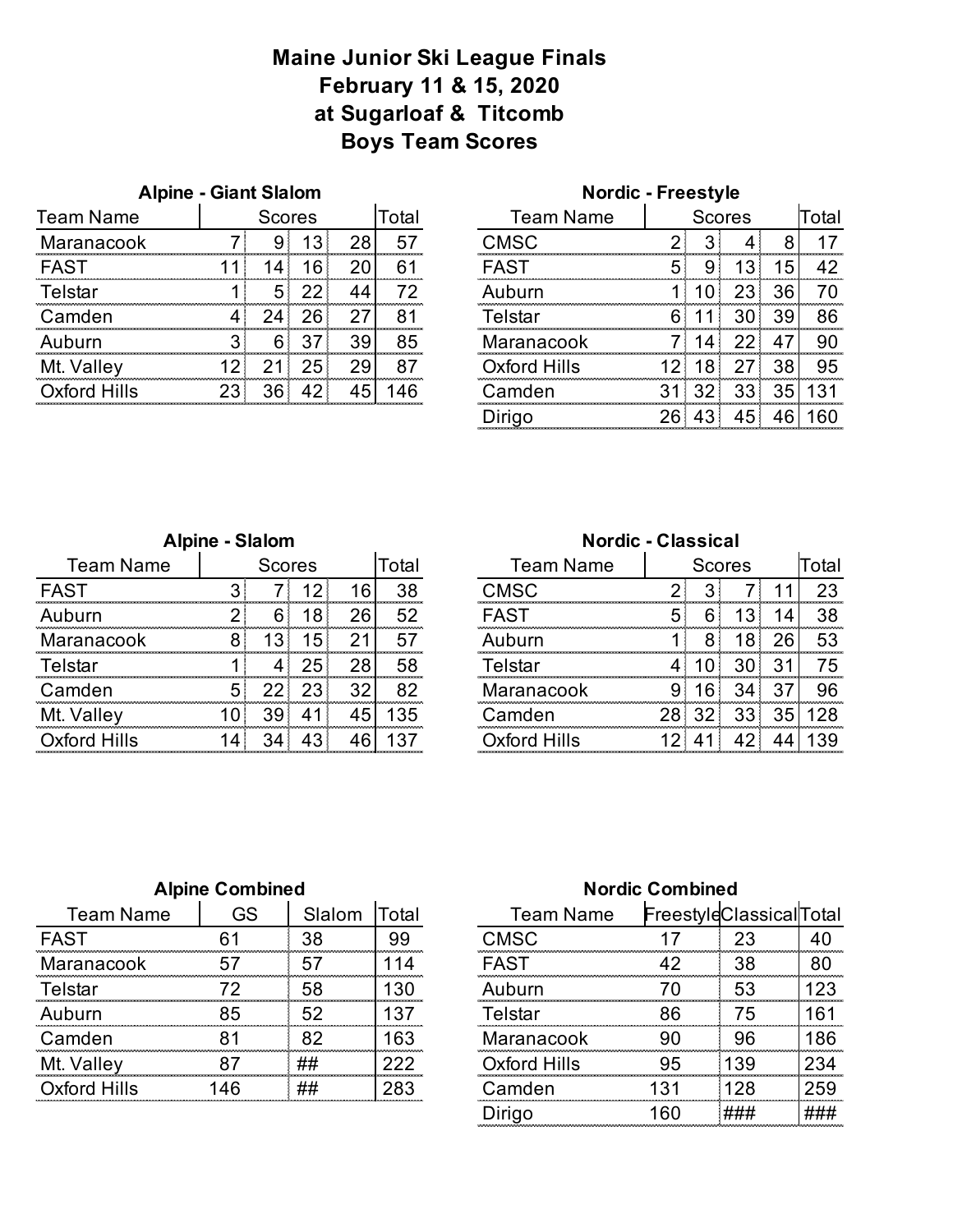### **February 11 & 15, 2020 at Sugarloaf & Titcomb Maine Junior Ski League Finals Overall Team Standings**

| <b>Team Name</b> |                     |  |     | ∩tal |  |
|------------------|---------------------|--|-----|------|--|
|                  | <b>FAST</b>         |  |     |      |  |
| ◠                | Maranacook          |  |     | 15   |  |
| n                | Camden              |  |     | 338  |  |
|                  | <sup>-</sup> elstar |  |     |      |  |
| 5                | Auburn              |  | 20. |      |  |
|                  | <b>Oxford Hills</b> |  |     |      |  |

#### **Girls Overall - Four Events**

#### **Boys Overall - Four Events**

| <b>Team Name</b> |              |  | FS | GS. |  | <sup>-</sup> otal |  |
|------------------|--------------|--|----|-----|--|-------------------|--|
|                  | <b>FAST</b>  |  |    |     |  |                   |  |
|                  | uburn        |  |    |     |  |                   |  |
| 3                | elstar       |  |    |     |  |                   |  |
|                  | Maranacook   |  |    |     |  |                   |  |
| 5                | Camden       |  |    |     |  |                   |  |
| 6                | ixford Hills |  |    |     |  | .                 |  |
|                  |              |  |    |     |  |                   |  |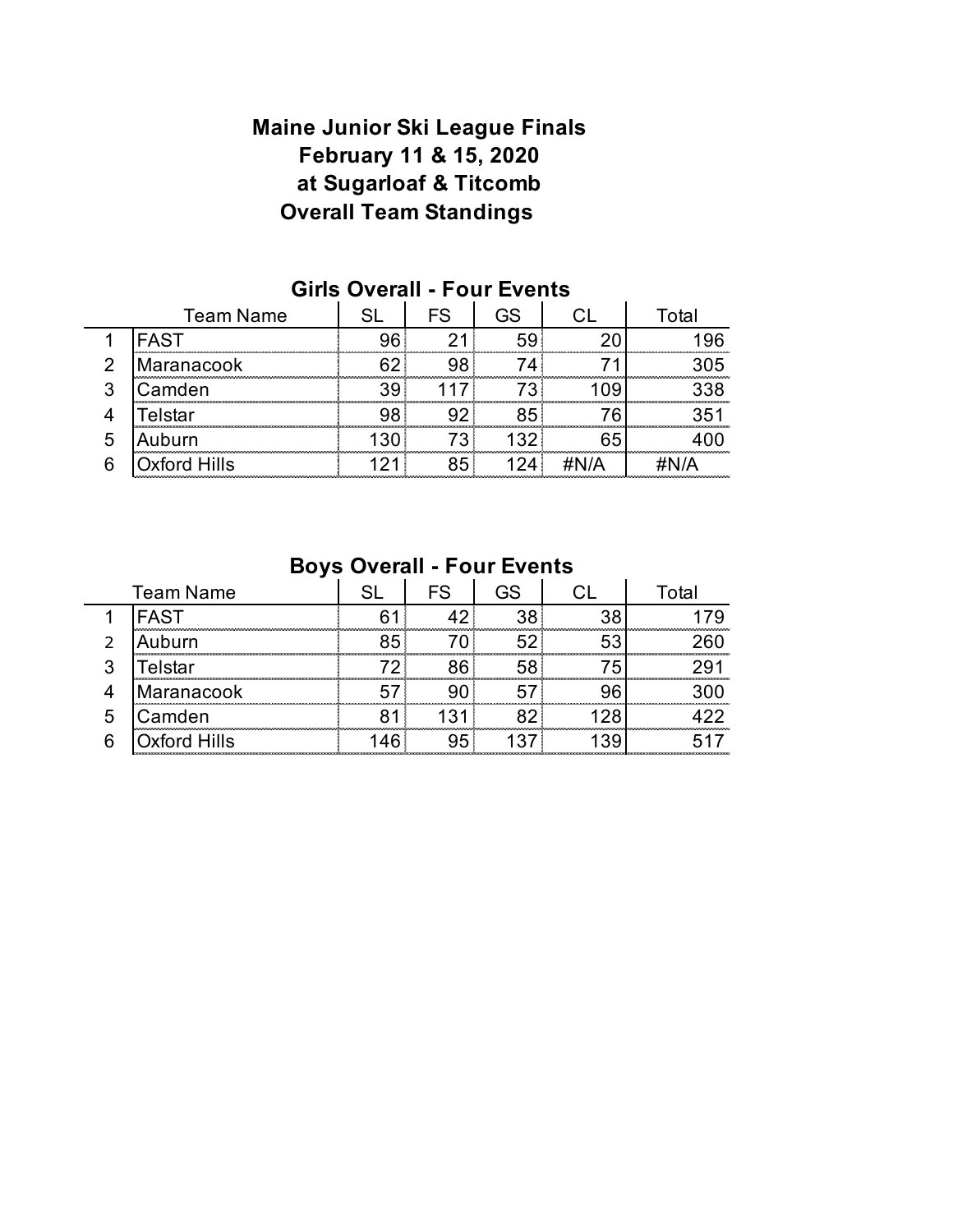### **Maine Junior Ski League Finals February 11 & 15, 2020 at Sugarloaf & Titcomb Girls Skimeister Results**

| Name |                         | Team        | GS | <b>FS</b>       | <b>SL</b>       | CL         | Total |
|------|-------------------------|-------------|----|-----------------|-----------------|------------|-------|
| 1    | <b>Adelle MacLeay</b>   | MAR/CMSC    | 13 | 10              | 19              | 16         | 58    |
| 2    | Lily Stowe              | <b>CAM</b>  | 6  | 22              | 16              | 24         | 68    |
| 3    | Kaelyn Langlois         | AMS         | 24 | 15 <sub>1</sub> | 27:             | 12         | 78    |
| 4    | Zola Robert             | CAM         | 8  | 45 <sub>1</sub> | 12 <sup>1</sup> | 36         | 101   |
| 5    | Maggie Metzler          | <b>CAM</b>  | 11 | 41              | 17              | 39         | 108   |
| 6    | Katie Grace Kimball CAM |             | 20 | 36              | 29:             | 25         | 110   |
|      | Saige Winslow           | OH          | 54 | 16              | 37              | 15         | 122   |
| 8    | Greer Lafiura           | <b>CAM</b>  | 26 | 38              | 28              | 34         | 126   |
| 9    | Olive Walker            | <b>CAM</b>  | 25 | 37              | 34              | 35         | 131   |
| 10   | <b>Ula Durow</b>        | <b>CAM</b>  | 32 | 47              | 45              | 40         | 164   |
| 11   | <b>Estelle Chase</b>    | <b>CAM</b>  | 46 | 51              | 46.             | 46         | 189   |
| 12   | Scout Simpson           | <b>FAST</b> | 53 | 44              | 51              | 45         | 193   |
|      | Sophia Howell           | <b>CAM</b>  | 41 | 29              | 58.             | <b>DNS</b> | 128   |
|      | <b>Piper Urey</b>       | <b>CAM</b>  | 14 |                 | 30 DSQ          | 26         |       |
|      | <b>Ellie Winslow</b>    | <b>IND</b>  | 59 |                 | 46 DSQ          | 44         |       |
|      | <b>Grace Decubellis</b> | <b>CAM</b>  | 62 |                 | 48 DSQ          | <b>DNS</b> |       |